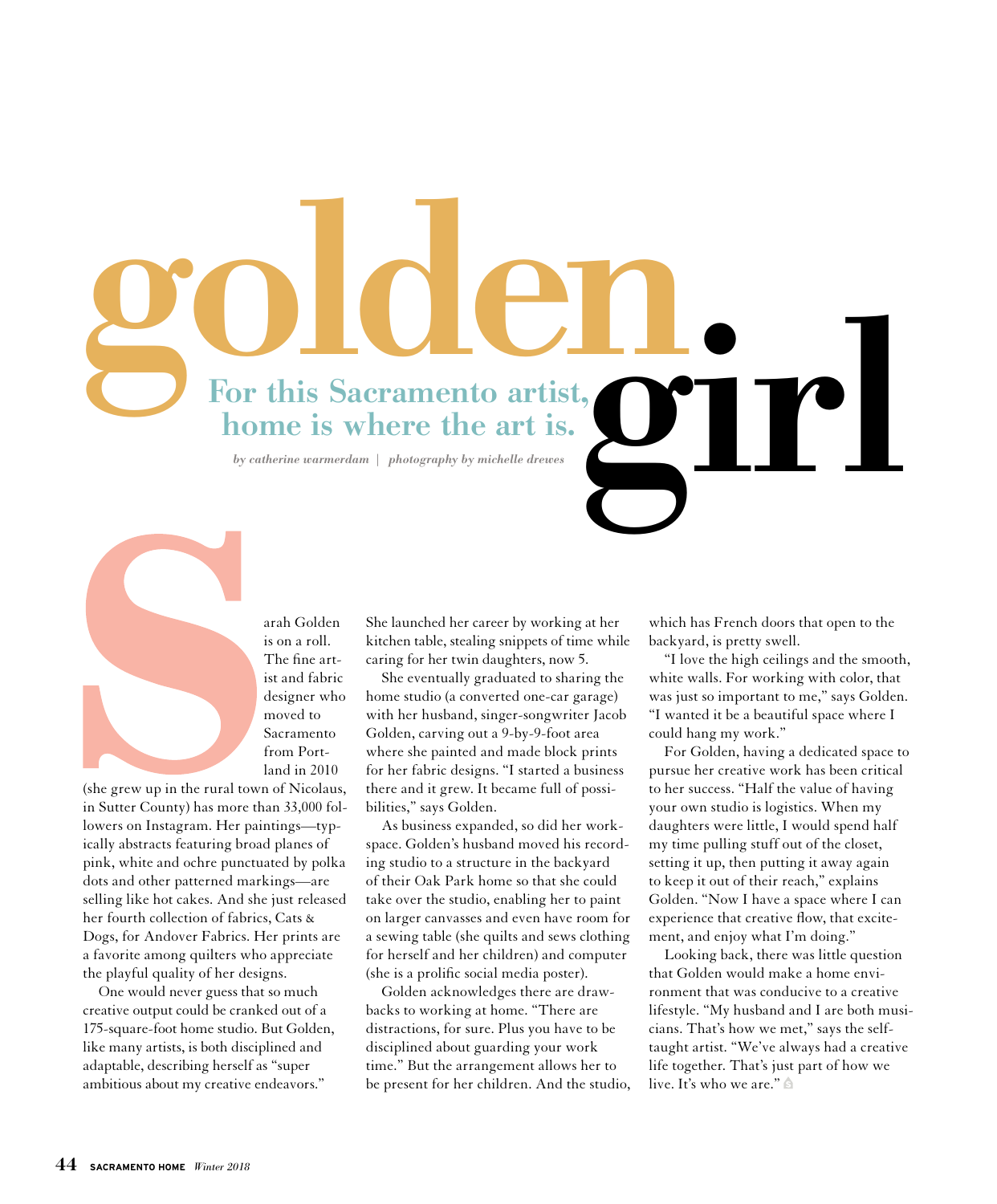**Artist Sarah Golden in her living room, where she often hangs works in progress. The chair is covered with one of her designs for Andover Fabrics.**

 $\frac{1}{2}$  ,  $\frac{1}{2}$ 

 $\bar{1}$ 

W  $\mathbf{r}^{\prime}$ W. × ×  $\bar{t}$ u.

*Winter 2018* **Sacramento Home 45** 

 $\bigcap_{i=1}^n$ 

Œ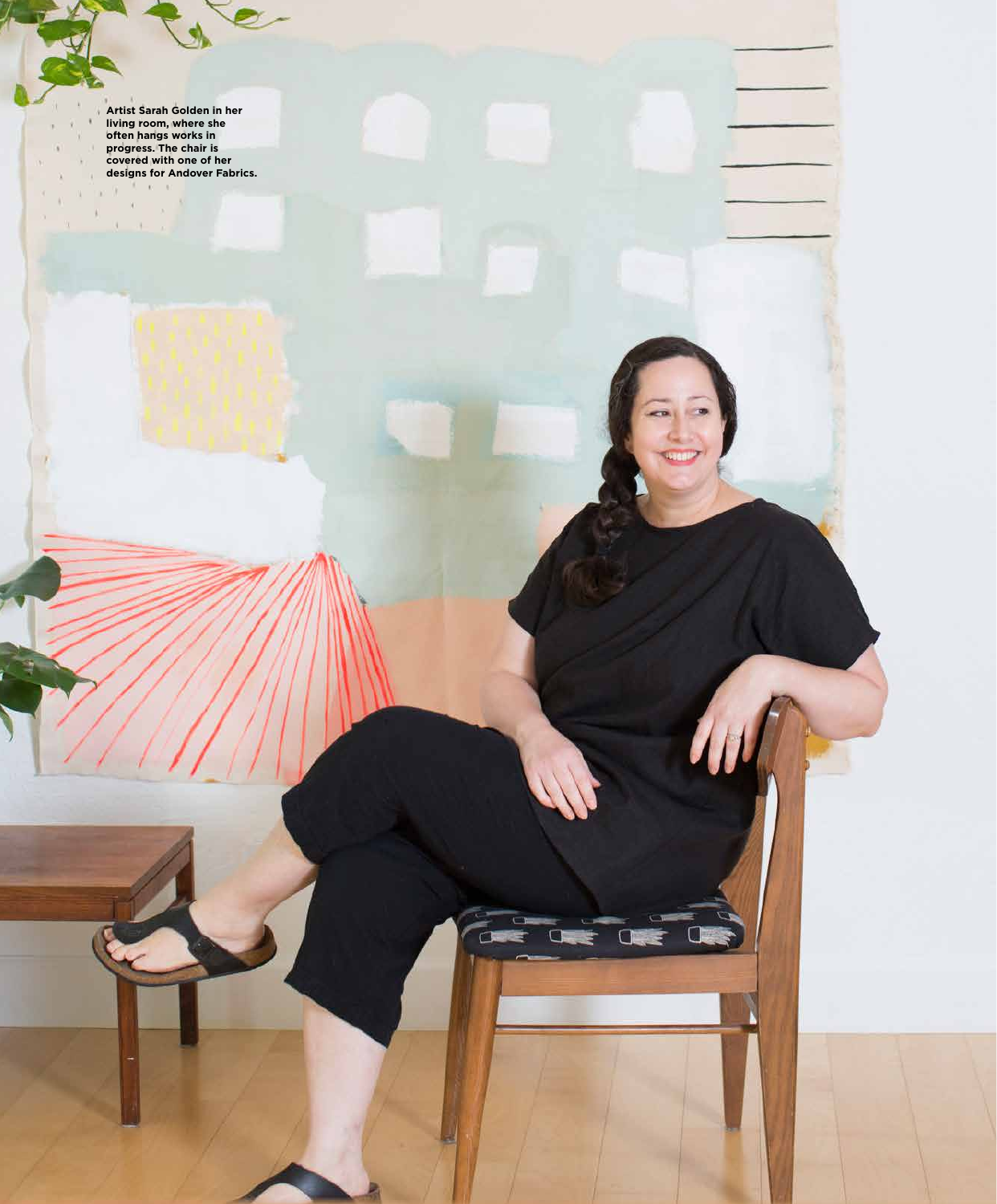**Quilting and sewing offer a creative release for Golden, who prefers to take weekends off from painting. She enjoys the freedom of working on a project—maybe a quilt for her daughters or a smock for herself—that's not bound for a customer.**

**Its** 

诗式

**46 Sacramento Home** *Winter 2018*

**ARTICO** 

 $\alpha$ 

5

 $\blacktriangle$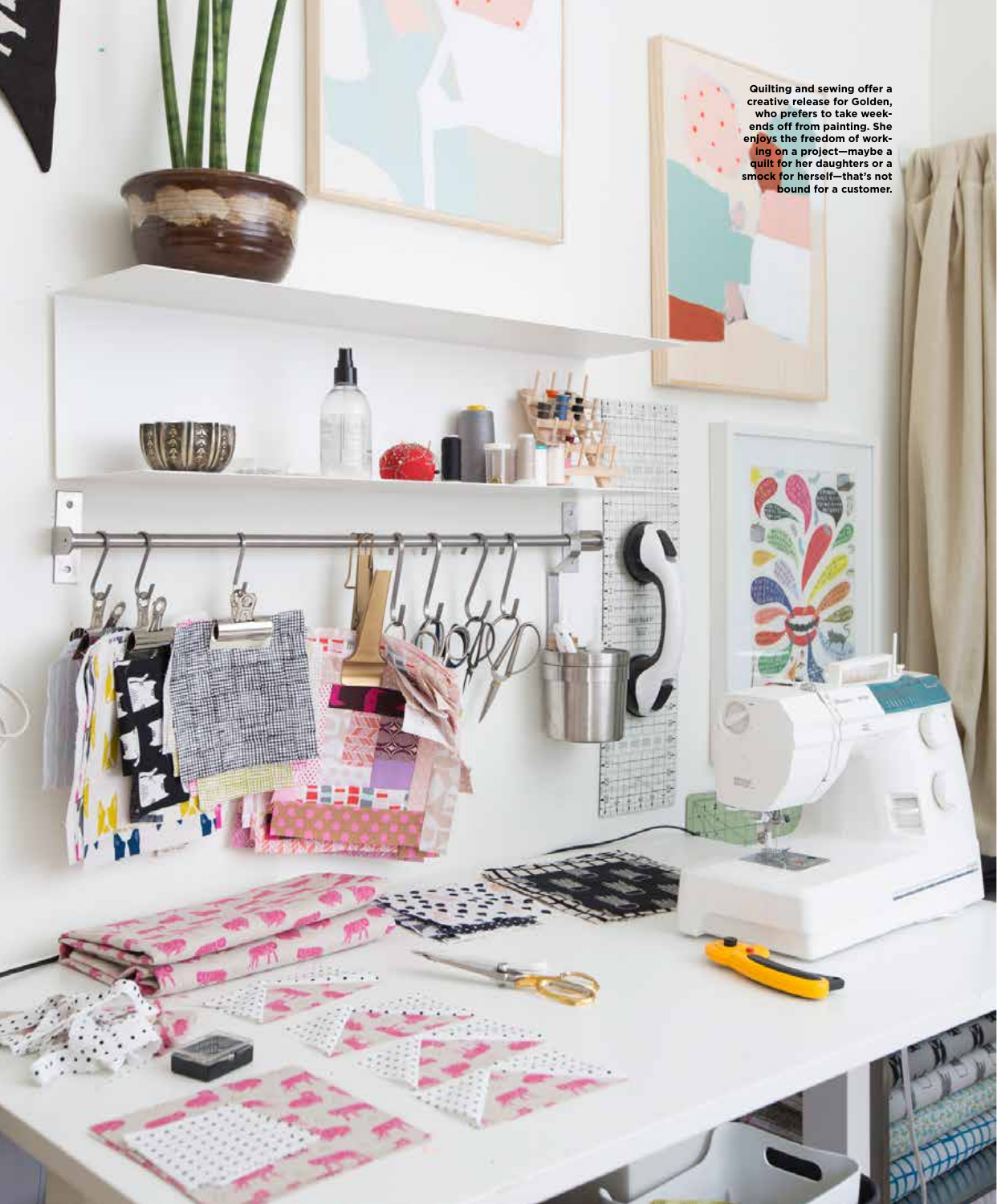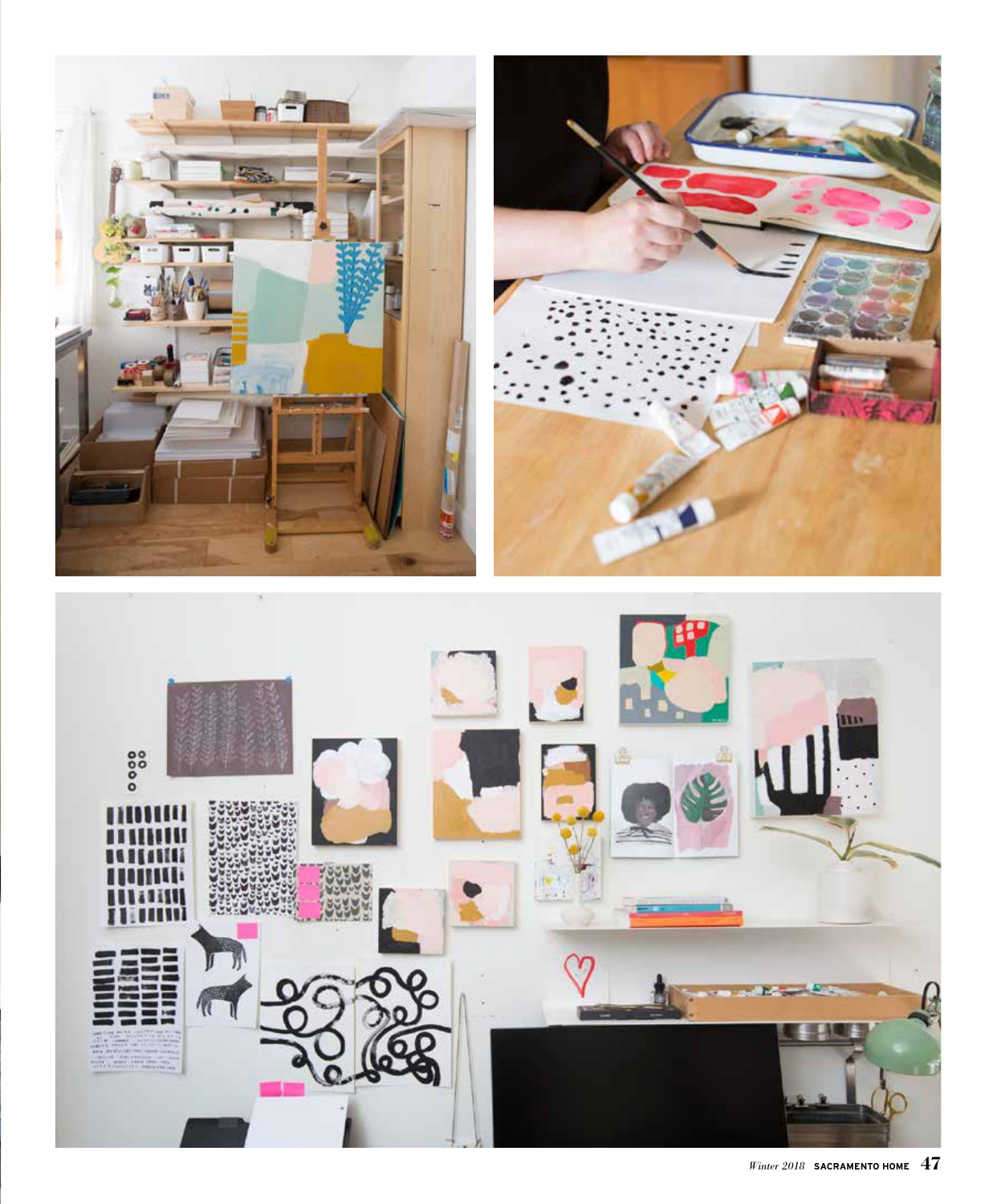